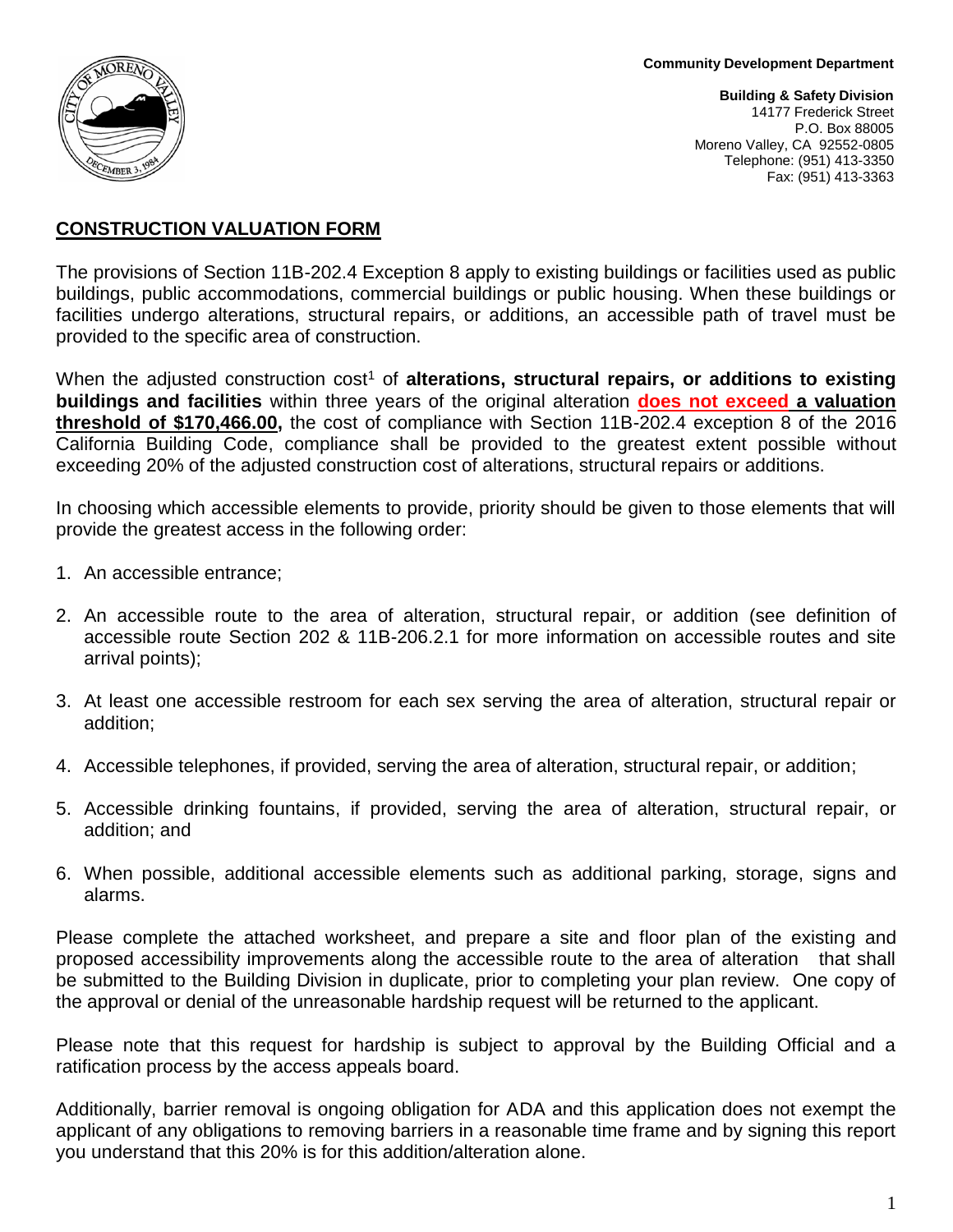#### **Community Development Department**

## EMBER ?

#### **Building & Safety Division**

14177 Frederick Street P.O. Box 88005 Moreno Valley, CA 92552-0805 Telephone: (951) 413-3350 Fax: (951) 413-3363

| <b>Project Description/Location:</b><br><b>Permit Valuation:</b><br>Type: □ Alteration □ Structural Repair □ Addition<br><b>Adjusted Cost of Proposed Construction:</b><br>PATH OF TRAVEL REQUIREMENTS FOR AREA OF ALTERATION, STRUCTURAL REPAIR, OR ADDITION<br>If so, how much will be spent<br>Does existing feature meet<br>Will this feature be replaced or<br>accessibility standards of Chapter<br>altered to meet Chapter 11B of<br>to make this feature<br><b>Accessible Features</b><br>11B of the current CBC?<br>the current CBC?<br>accessible?<br>Accessible entrance<br>1.<br>Accessible route to the altered area<br>2.<br>3.<br>Accessible restroom for each sex or a<br>unisex restroom serving the area<br>Accessible telephones<br>4.<br>5.<br>Accessible drinking fountains<br>6.<br>Other (Any of the below)<br>A. Accessible parking spaces<br>B. Signs<br>C. Alarms<br>D. Other:<br>Cost of All Features Provided (A)<br>Summary of costs of Accessible Features Nos. 1-6 provided above.<br>Construction cost for all proposed work on this permit application<br>Total Cost on Same Path of Travel (B)*<br>except proposed and previous path of travel improvements.<br>Cost of all Features Provided / Total Cost on Same Path of Travel.<br>Percentage Upgrades Provided (A / B)<br><b>Description of Access Features Provided:</b><br><b>Applicant Certification</b><br>I certify that the above information is true and correct to the best of my knowledge and belief.<br>Signature:<br>Date:<br>$\prime$<br>Company:<br>$\prime$<br>Name: (print)<br>Address:<br>City, State Zip:<br>Title:<br>$\Box$ Owner $\Box$ Architect $\Box$ Engineer $\Box$ Contractor<br>Phone No.:<br>Agent for:<br>For Building Official Use Only<br>Title:<br>$\overline{1}$<br>Approved by:<br>Date:<br>$\overline{\phantom{a}}$ | <b>Project Address:</b> |  |  | <b>Application No.</b> |  |  |  |  |  |  |
|-----------------------------------------------------------------------------------------------------------------------------------------------------------------------------------------------------------------------------------------------------------------------------------------------------------------------------------------------------------------------------------------------------------------------------------------------------------------------------------------------------------------------------------------------------------------------------------------------------------------------------------------------------------------------------------------------------------------------------------------------------------------------------------------------------------------------------------------------------------------------------------------------------------------------------------------------------------------------------------------------------------------------------------------------------------------------------------------------------------------------------------------------------------------------------------------------------------------------------------------------------------------------------------------------------------------------------------------------------------------------------------------------------------------------------------------------------------------------------------------------------------------------------------------------------------------------------------------------------------------------------------------------------------------------------------------------------------------------------------------------------------------------------------------------------------------------------------------------|-------------------------|--|--|------------------------|--|--|--|--|--|--|
|                                                                                                                                                                                                                                                                                                                                                                                                                                                                                                                                                                                                                                                                                                                                                                                                                                                                                                                                                                                                                                                                                                                                                                                                                                                                                                                                                                                                                                                                                                                                                                                                                                                                                                                                                                                                                                               |                         |  |  |                        |  |  |  |  |  |  |
|                                                                                                                                                                                                                                                                                                                                                                                                                                                                                                                                                                                                                                                                                                                                                                                                                                                                                                                                                                                                                                                                                                                                                                                                                                                                                                                                                                                                                                                                                                                                                                                                                                                                                                                                                                                                                                               |                         |  |  |                        |  |  |  |  |  |  |
|                                                                                                                                                                                                                                                                                                                                                                                                                                                                                                                                                                                                                                                                                                                                                                                                                                                                                                                                                                                                                                                                                                                                                                                                                                                                                                                                                                                                                                                                                                                                                                                                                                                                                                                                                                                                                                               |                         |  |  |                        |  |  |  |  |  |  |
|                                                                                                                                                                                                                                                                                                                                                                                                                                                                                                                                                                                                                                                                                                                                                                                                                                                                                                                                                                                                                                                                                                                                                                                                                                                                                                                                                                                                                                                                                                                                                                                                                                                                                                                                                                                                                                               |                         |  |  |                        |  |  |  |  |  |  |
|                                                                                                                                                                                                                                                                                                                                                                                                                                                                                                                                                                                                                                                                                                                                                                                                                                                                                                                                                                                                                                                                                                                                                                                                                                                                                                                                                                                                                                                                                                                                                                                                                                                                                                                                                                                                                                               |                         |  |  |                        |  |  |  |  |  |  |
|                                                                                                                                                                                                                                                                                                                                                                                                                                                                                                                                                                                                                                                                                                                                                                                                                                                                                                                                                                                                                                                                                                                                                                                                                                                                                                                                                                                                                                                                                                                                                                                                                                                                                                                                                                                                                                               |                         |  |  |                        |  |  |  |  |  |  |
|                                                                                                                                                                                                                                                                                                                                                                                                                                                                                                                                                                                                                                                                                                                                                                                                                                                                                                                                                                                                                                                                                                                                                                                                                                                                                                                                                                                                                                                                                                                                                                                                                                                                                                                                                                                                                                               |                         |  |  |                        |  |  |  |  |  |  |
|                                                                                                                                                                                                                                                                                                                                                                                                                                                                                                                                                                                                                                                                                                                                                                                                                                                                                                                                                                                                                                                                                                                                                                                                                                                                                                                                                                                                                                                                                                                                                                                                                                                                                                                                                                                                                                               |                         |  |  |                        |  |  |  |  |  |  |
|                                                                                                                                                                                                                                                                                                                                                                                                                                                                                                                                                                                                                                                                                                                                                                                                                                                                                                                                                                                                                                                                                                                                                                                                                                                                                                                                                                                                                                                                                                                                                                                                                                                                                                                                                                                                                                               |                         |  |  |                        |  |  |  |  |  |  |
|                                                                                                                                                                                                                                                                                                                                                                                                                                                                                                                                                                                                                                                                                                                                                                                                                                                                                                                                                                                                                                                                                                                                                                                                                                                                                                                                                                                                                                                                                                                                                                                                                                                                                                                                                                                                                                               |                         |  |  |                        |  |  |  |  |  |  |
|                                                                                                                                                                                                                                                                                                                                                                                                                                                                                                                                                                                                                                                                                                                                                                                                                                                                                                                                                                                                                                                                                                                                                                                                                                                                                                                                                                                                                                                                                                                                                                                                                                                                                                                                                                                                                                               |                         |  |  |                        |  |  |  |  |  |  |
|                                                                                                                                                                                                                                                                                                                                                                                                                                                                                                                                                                                                                                                                                                                                                                                                                                                                                                                                                                                                                                                                                                                                                                                                                                                                                                                                                                                                                                                                                                                                                                                                                                                                                                                                                                                                                                               |                         |  |  |                        |  |  |  |  |  |  |
|                                                                                                                                                                                                                                                                                                                                                                                                                                                                                                                                                                                                                                                                                                                                                                                                                                                                                                                                                                                                                                                                                                                                                                                                                                                                                                                                                                                                                                                                                                                                                                                                                                                                                                                                                                                                                                               |                         |  |  |                        |  |  |  |  |  |  |
|                                                                                                                                                                                                                                                                                                                                                                                                                                                                                                                                                                                                                                                                                                                                                                                                                                                                                                                                                                                                                                                                                                                                                                                                                                                                                                                                                                                                                                                                                                                                                                                                                                                                                                                                                                                                                                               |                         |  |  |                        |  |  |  |  |  |  |
|                                                                                                                                                                                                                                                                                                                                                                                                                                                                                                                                                                                                                                                                                                                                                                                                                                                                                                                                                                                                                                                                                                                                                                                                                                                                                                                                                                                                                                                                                                                                                                                                                                                                                                                                                                                                                                               |                         |  |  |                        |  |  |  |  |  |  |
|                                                                                                                                                                                                                                                                                                                                                                                                                                                                                                                                                                                                                                                                                                                                                                                                                                                                                                                                                                                                                                                                                                                                                                                                                                                                                                                                                                                                                                                                                                                                                                                                                                                                                                                                                                                                                                               |                         |  |  |                        |  |  |  |  |  |  |
|                                                                                                                                                                                                                                                                                                                                                                                                                                                                                                                                                                                                                                                                                                                                                                                                                                                                                                                                                                                                                                                                                                                                                                                                                                                                                                                                                                                                                                                                                                                                                                                                                                                                                                                                                                                                                                               |                         |  |  |                        |  |  |  |  |  |  |
|                                                                                                                                                                                                                                                                                                                                                                                                                                                                                                                                                                                                                                                                                                                                                                                                                                                                                                                                                                                                                                                                                                                                                                                                                                                                                                                                                                                                                                                                                                                                                                                                                                                                                                                                                                                                                                               |                         |  |  |                        |  |  |  |  |  |  |
|                                                                                                                                                                                                                                                                                                                                                                                                                                                                                                                                                                                                                                                                                                                                                                                                                                                                                                                                                                                                                                                                                                                                                                                                                                                                                                                                                                                                                                                                                                                                                                                                                                                                                                                                                                                                                                               |                         |  |  |                        |  |  |  |  |  |  |
|                                                                                                                                                                                                                                                                                                                                                                                                                                                                                                                                                                                                                                                                                                                                                                                                                                                                                                                                                                                                                                                                                                                                                                                                                                                                                                                                                                                                                                                                                                                                                                                                                                                                                                                                                                                                                                               |                         |  |  |                        |  |  |  |  |  |  |
|                                                                                                                                                                                                                                                                                                                                                                                                                                                                                                                                                                                                                                                                                                                                                                                                                                                                                                                                                                                                                                                                                                                                                                                                                                                                                                                                                                                                                                                                                                                                                                                                                                                                                                                                                                                                                                               |                         |  |  |                        |  |  |  |  |  |  |
|                                                                                                                                                                                                                                                                                                                                                                                                                                                                                                                                                                                                                                                                                                                                                                                                                                                                                                                                                                                                                                                                                                                                                                                                                                                                                                                                                                                                                                                                                                                                                                                                                                                                                                                                                                                                                                               |                         |  |  |                        |  |  |  |  |  |  |
|                                                                                                                                                                                                                                                                                                                                                                                                                                                                                                                                                                                                                                                                                                                                                                                                                                                                                                                                                                                                                                                                                                                                                                                                                                                                                                                                                                                                                                                                                                                                                                                                                                                                                                                                                                                                                                               |                         |  |  |                        |  |  |  |  |  |  |
|                                                                                                                                                                                                                                                                                                                                                                                                                                                                                                                                                                                                                                                                                                                                                                                                                                                                                                                                                                                                                                                                                                                                                                                                                                                                                                                                                                                                                                                                                                                                                                                                                                                                                                                                                                                                                                               |                         |  |  |                        |  |  |  |  |  |  |
|                                                                                                                                                                                                                                                                                                                                                                                                                                                                                                                                                                                                                                                                                                                                                                                                                                                                                                                                                                                                                                                                                                                                                                                                                                                                                                                                                                                                                                                                                                                                                                                                                                                                                                                                                                                                                                               |                         |  |  |                        |  |  |  |  |  |  |
|                                                                                                                                                                                                                                                                                                                                                                                                                                                                                                                                                                                                                                                                                                                                                                                                                                                                                                                                                                                                                                                                                                                                                                                                                                                                                                                                                                                                                                                                                                                                                                                                                                                                                                                                                                                                                                               |                         |  |  |                        |  |  |  |  |  |  |
|                                                                                                                                                                                                                                                                                                                                                                                                                                                                                                                                                                                                                                                                                                                                                                                                                                                                                                                                                                                                                                                                                                                                                                                                                                                                                                                                                                                                                                                                                                                                                                                                                                                                                                                                                                                                                                               |                         |  |  |                        |  |  |  |  |  |  |
|                                                                                                                                                                                                                                                                                                                                                                                                                                                                                                                                                                                                                                                                                                                                                                                                                                                                                                                                                                                                                                                                                                                                                                                                                                                                                                                                                                                                                                                                                                                                                                                                                                                                                                                                                                                                                                               |                         |  |  |                        |  |  |  |  |  |  |
|                                                                                                                                                                                                                                                                                                                                                                                                                                                                                                                                                                                                                                                                                                                                                                                                                                                                                                                                                                                                                                                                                                                                                                                                                                                                                                                                                                                                                                                                                                                                                                                                                                                                                                                                                                                                                                               |                         |  |  |                        |  |  |  |  |  |  |

\*If an area has been altered without providing an accessible path of travel to that area, and subsequent alterations of that area or a different area on the same path of travel are undertaken within three years of the original alteration, the total cost of alterations to the areas on that path of travel during the preceding three-year period shall be considered in determining whether the cost of making that path of travel accessible is disproportionate.

<sup>1</sup> Adjusted cost of construction does not include the cost of alterations to path of travel elements required to be upgraded outside the area of alteration, structural repair, or addition.